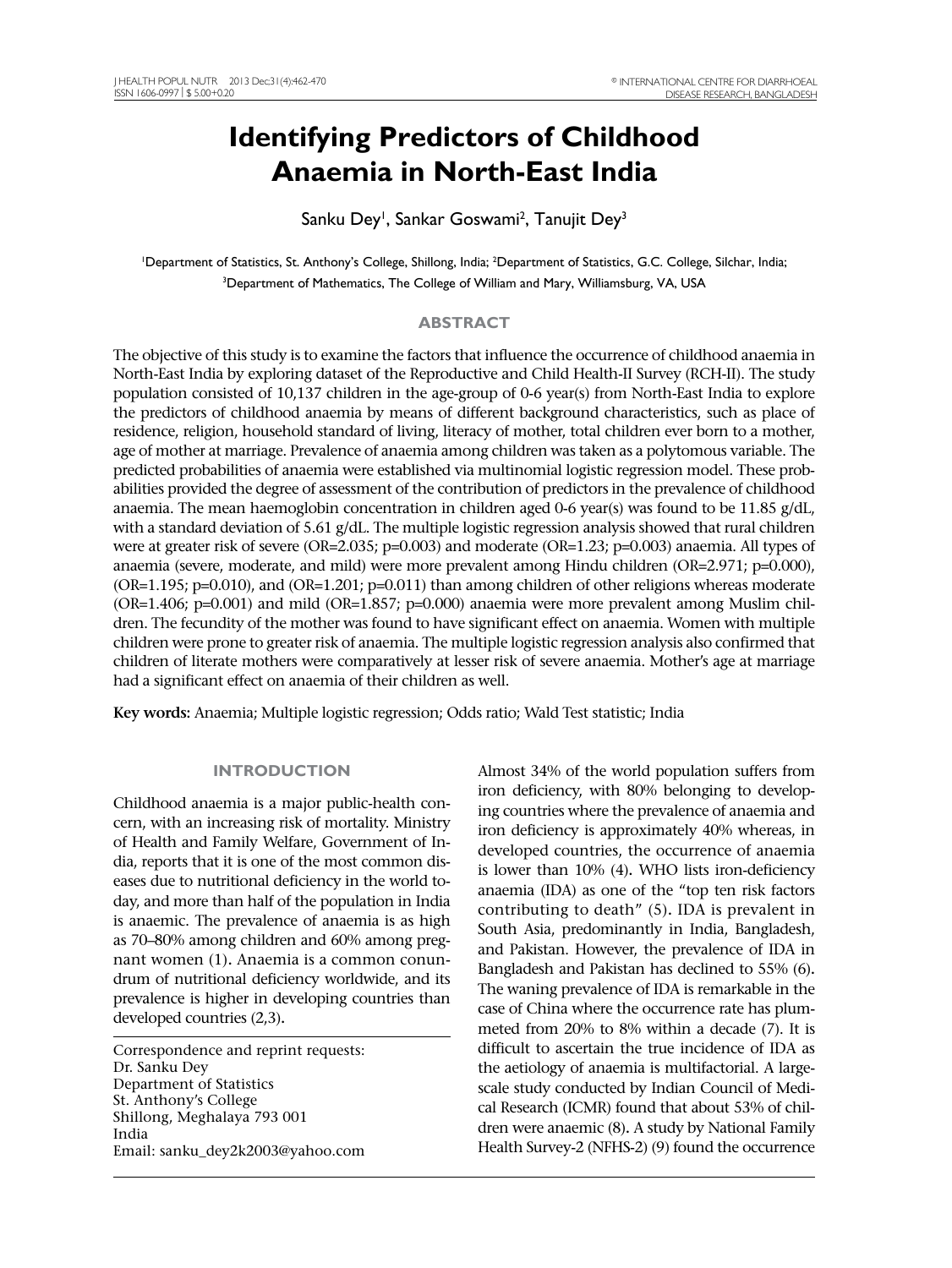of anaemia among children aged 1–5 year(s) a little lower than adolescents and women of childbearing age, who are at risk of developing anaemia (10). IDA is a public-health crisis in India, especially among pregnant and lactating women, children, and adolescents (11)**.** Over the last 50 years, the prevalence of iron-deficiency anaemia has varied between 68 and 97% among children (12,13)**.** Different studies in India (14), Indonesia (15), Thailand (16)**,**and the United States (17) have shown that iron-deficiency anaemia leads to psychomotor retardation, low intelligence, and decreased learning capability in children below 5 years and primary school students. The different forms of anaemia also endanger livelihood (5,18)**.**

 A number of studies have been conducted on the association between the socioeconomic status (SES) and the prevalence of anaemia (19-21). As SES is a significant determinant of access to healthcare, a large number of people live with no or restricted access to medical attention and preventive measures (22), which results in ever-increasing risk of becoming anaemic.

The factors that influence the occurrence of anaemia in a population are fundamental to the implementation of control measures. Bearing this in mind, our aim was to determine the prevalence of anaemia among children aged 0-6 year(s) from the northeastern states of India and to identify the predictors that are significantly associated with anaemia. To comprehend the prevalence of anaemia, socioeconomic differentials have also been taken into consideration.

## **MATERIALS AND METHODS**

## **Data**

The study used data from Reproductive and Child Health-II Survey**,** 2002-2004 (23) for the northeastern states of India. The RCH-II survey was carried out throughout India in two phases by the Ministry of Health and Family Welfare, Government of India and funded by the World Bank. International Institute for Population Sciences (IIPS), Mumbai, collected the data as a nodal agency with the help of different regional agencies in various districts of the country. The survey used a systematic multistage stratified sampling; the stages of selection were districts, primary sampling units (PSUs), and households; 1,000 representative households were identified for the survey, using appropriate sampling procedure from each district. Thirty percent of the sample was selected from urban areas and

was based on National Sample Survey Organisation **(**NSSO) urban sampling frame. The survey provided district-level information on the prevalence of undernutrition [weight-for-age, using the standard deviation (SD) classification] among children in the age-group of 0-72 month(s); prevalence of anaemia (Hb estimation by indirect cyanmethemoglobin method) in children aged 0-72 month(s), adolescent girls aged 10-19 year(s), and pregnant women; household availability of iodized salt; and the coverage of vitamin A programme, with appropriate dosage. Details of the survey are available elsewhere (23). To meet the objectives of the study, we produced a file that pertains to the northeastern states of India. Our study comprises 10,137 children within 0-6 year(s) of age.

Levels of anaemia were classified as severe, moderate, and mild, based on the haemoglobin concentrations and according to the specification of the World Health Organization (24). Severe anaemia was diagnosed as haemoglobin concentration less than 7.0 g/dL, moderate anaemia as haemoglobin concentration 7.0-9.9 g/dL, and mild anaemia as haemoglobin concentration 10.0-10.9 g/dL.

## **Method of analysis**

In this study, a predictive model on childhood anaemia was developed by using multinomial logistic regression technique. To assess the degree of association between the risk factors and anaemia, odds ratios were computed. The data on predictors were based on: place of residence, standard of living, sex of the child, literacy of mother, total number of children ever born to a mother, and age of the mother at marriage. The response variable was designed as polytomous anaemia level Y (1=severely anaemic, 2=moderately anaemic, 3=mildly anaemic, and 4=non-anaemic).

Wald Test statistic was used in testing the significance of the logistic regression coefficients. SPSS (version 11.0) was used for analyzing the data, and the last category of each predictor was taken as the reference group.

The multinomial logistic regression model is an extension of the binary logistic regression model where the dependent variable is polytomous, i.e. its values consist of more than two categories. In such cases, if we assume that the possible numbers of categories are q, then we need q-1 logits. The logit multinomial model can be written as:

$$
\log \left\{ \frac{\text{Prob (Category}_{\parallel})}{\text{Prob (Category}_{\parallel})} \right\} = b_0^j + \sum_{i=1}^n b_i^j x_i; j = 1, 2, \dots, (q-1) \tag{1}
$$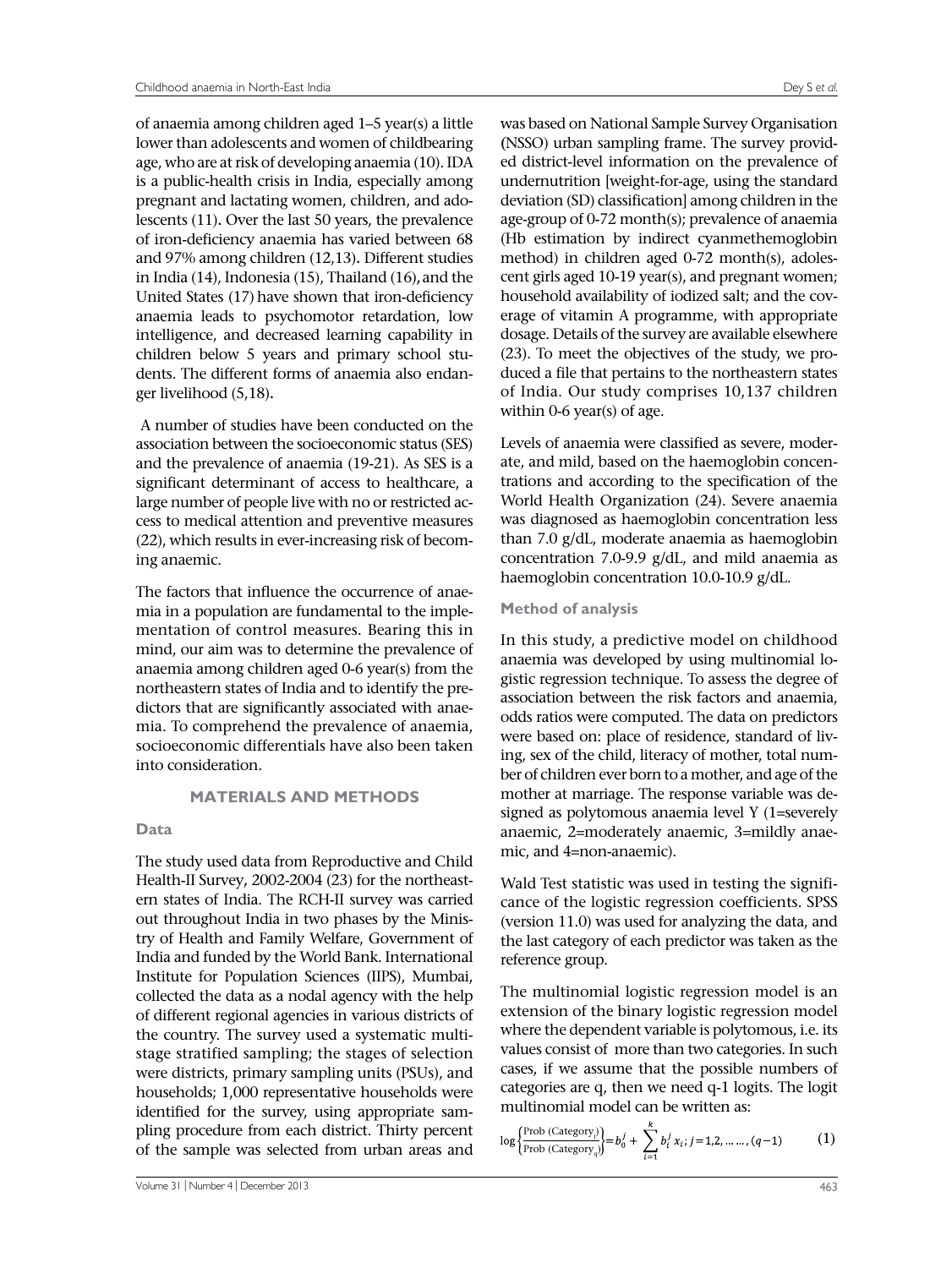where  $b'_0$  = intercept for the j-th logit,  $b'_i$  =regression coefficient for  $i$  -th predictor  $x_i$  in the  $j$ -th logit,  $k$  =number of predictors in the model.

In the above expression, one of the categories is used as reference and is called the baseline category. In our study, the different categories are the different levels of anaemia. As a result, we consider nonanaemic as the reference category. After estimating the coefficients of the model (Equation 1) via the method of maximum likelihood, we were able to compute the logits and, hence, the probabilities of each of the categories. The equations for the multiple logistic regressions are:

$$
\log\left\{\frac{P_1}{P_4}\right\} = b_0^1 + \sum_{i=1}^7 b_i^1 x_i \tag{2}
$$

$$
\log\left\{\frac{P_2}{P_4}\right\} = b_0^2 + \sum_{i=1}^7 b_i^2 x_i \tag{3}
$$

$$
\log\left\{\frac{P_3}{P_4}\right\} = b_0^3 + \sum_{i=1}^7 b_i^3 x_i \tag{4}
$$

where  $P_1$ =Probability of getting severely anaemic,  $P<sub>2</sub>=$ Probability of getting moderately anaemic,  $P_3$ =Probability of getting mildly anaemic, *P*<sub>4</sub>=Probability of getiing non-anaemic,

and  $P_1 + P_2 + P_3 = 1$ ; { $x_i$ }'s (*i*=1,2,...,7)

are the aforesaid predictors.;  $b_0^1$ ,  $b_0^2$  and,  $b_0^3$ are the regression coefficients of Equation 2 to 4. Table 1 through 3 represent an overview of the predictors used in the model as well as the sociodemographic temperament of the population.

#### **RESULTS**

In this study, the mean haemoglobin concentration of children of age-group 0-6 year(s) in North-East India was found to be 11.85 g/dL, with a standard deviation of 5.61 g/dL. Sociodemographic characteristics of anaemic and non-anaemic groups are presented in Table 3. The data show that, out of 10,137 children in North-East India, 52.5% were anaemic (1.9% severely anaemic, 24.7% moderately anaemic, and 25.9% mildly anaemic). Table 2 shows that the highest proportion of anaemic children were found in Tripura (74.2%), followed by Sikkim (69.9%) and Assam (61.8%). It was also observed that the prevalence of anaemia was 53.1% and 51.9% among male and female children respectively.

The study reveals that rural children were at greater risk of severe (OR=2.035; p=0.003) and moderate (OR=1.230; p=0.003) anaemia compared to urban children (Table 4.1 and 4.2). Data show that male children were at greater risk of having severe anaemia than female children (O.R=1.488; p=0.010) (Table 4.1). Our analysis suggests that children born to literate women were more likely to have moderate

| <b>Table 1.</b> Description of predictors in the logistic regression model |                                                                                                |                        |  |  |  |  |
|----------------------------------------------------------------------------|------------------------------------------------------------------------------------------------|------------------------|--|--|--|--|
| Predictor                                                                  | Name of variable and value level                                                               | Type of variable       |  |  |  |  |
| X1                                                                         | Place of residence<br>1=Rural, 2=Urban                                                         | Nominal<br>Categorical |  |  |  |  |
| X2                                                                         | Religion<br>1=Hindu, 2=Muslim<br>3=Christian, 4=Others                                         | Nominal<br>Categorical |  |  |  |  |
| X3                                                                         | Household standard of living<br>1=Low, 2=Medium, 3=High                                        | Ordinal<br>Categorical |  |  |  |  |
| X4                                                                         | Sex of the child<br>1=Male, 2=Female                                                           | Nominal<br>Categorical |  |  |  |  |
| X5                                                                         | Literacy of mother<br>$1 = Can$ read and write<br>2=Can't read and write                       | Ordinal<br>Categorical |  |  |  |  |
| X <sub>6</sub>                                                             | Total no. of children ever born to a<br>mother 1=Up to two, 2=Three or four<br>3=Five or above | Nominal<br>Categorical |  |  |  |  |
| X7                                                                         | Age of mother at marriage<br>1=Below 18 years, $2=18-26$ years<br>3=Above 26 years             | Nominal<br>Categorical |  |  |  |  |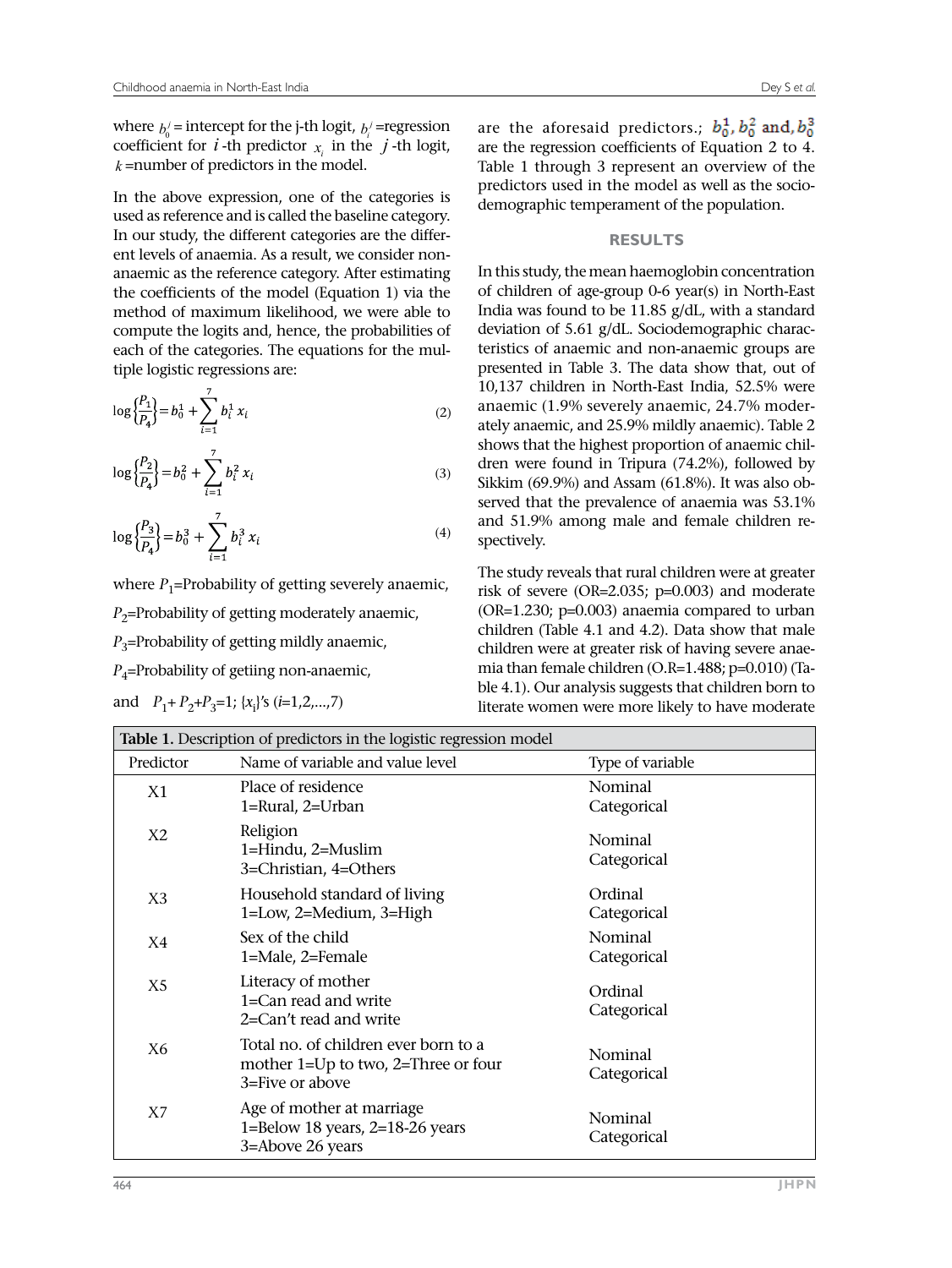| Table 2. State vs anaemia level cross-tabulation                       |                     |                       |                   |             |        |  |  |  |
|------------------------------------------------------------------------|---------------------|-----------------------|-------------------|-------------|--------|--|--|--|
|                                                                        |                     | Anaemia level         |                   |             |        |  |  |  |
| <b>State</b>                                                           | Severely<br>anaemic | Moderately<br>anaemic | Mildly<br>anaemic | Non-anaemic | Total  |  |  |  |
| Sikkim                                                                 | 29                  | 283                   | 190               | 206         | 708    |  |  |  |
|                                                                        | 4.1%                | 40.0%                 | 26.8%             | 29.1%       | 100.0% |  |  |  |
| Arunachal                                                              | 24                  | 639                   | 639               | 1,611       | 2,913  |  |  |  |
| Pradesh                                                                | 0.8%                | 21.9%                 | 21.9%             | 55.3%       | 100.0% |  |  |  |
| Nagaland                                                               | 6                   | 82                    | 160               | 278         | 526    |  |  |  |
|                                                                        | 1.1%                | 15.6%                 | 30.4%             | 52.9%       | 100.0% |  |  |  |
| Manipur                                                                | 17                  | 457                   | 411               | 1198        | 2,083  |  |  |  |
|                                                                        | 0.8%                | 21.9%                 | 19.7%             | 57.5%       | 100.0% |  |  |  |
| Mizoram                                                                | 13                  | 138                   | 215               | 296         | 662    |  |  |  |
|                                                                        | 2.0%                | 20.8%                 | 32.5%             | 44.7%       | 100.0% |  |  |  |
| Tripura                                                                | 6                   | 156                   | 106               | 93          | 361    |  |  |  |
|                                                                        | 1.7%                | 43.2%                 | 29.4%             | 25.8%       | 100.0% |  |  |  |
| Meghalaya                                                              | 6                   | 34                    | 54                | 105         | 199    |  |  |  |
|                                                                        | 3.0%                | 17.1%                 | 27.1%             | 52.8%       | 100.0% |  |  |  |
| Assam                                                                  | 94                  | 710                   | 855               | 1026        | 2,685  |  |  |  |
|                                                                        | 3.5%                | 26.4%                 | 31.8%             | 38.2%       | 100.0% |  |  |  |
| Total                                                                  | 195                 | 2,499                 | 2,630             | 4,813       | 10,137 |  |  |  |
|                                                                        | 1.9%                | 24.7%                 | 25.9%             | 47.5%       | 100.0% |  |  |  |
| Numbers represent cell frequencies and their corresponding proportions |                     |                       |                   |             |        |  |  |  |

(OR=1.126; p=0.036) and mild (OR=1.047; p=0.412) anaemia compared to children born to non-literate women (Table 4.2). Results show that all types of anaemia (severe, moderate, and mild) were more prevalent (OR=2.971; p=0.000), (OR=1.195; p=0.010), and (OR=1.201; p=0.011) among Hindu children than children of other religious groups whereas moderate (OR=1.406; p=0.001) and mild (OR=1.857; p=0.000) anaemia were more prevalent among Muslim children (Table 4.1, 4.2, and 4.3). This indicates that, compared to children of other communities, the associated risks of anaemia for Hindu children will increase by 2.971 for severe, 1.195 for moderate, and 1.201 for mild aneamia. The said risks for Muslim children will increase by 1.748 times for severe, 1.406 times for moderate, and 1.857 times for mild anaemia.

The odds ratios and p values in both severe and moderate groups suggest that children from households with low and medium standard of living were more likely to have anaemia (OR=1.306; p=0.381; OR=1.609; p=0.089) and (OR=1.165; p=0.102; OR=1.164; p= 0.103) compared to those with high standard of living (Table 4.1 and 4.2).

Mother's fertility also appeared to be closely associated with anaemia in their children. Results show

that the risk of anaemia increased with the fertility of mother, i.e. more the number of children ever born to a mother, the more the possibility of the children being anaemic. The odds ratios also reflect that higher the mother's age at marriage, the more the likelihood of the children being mildly anaemic (Table 4.1, 4.2, and 4.3).

Results illustrate that certain factors, namely place of residence, religion, household standard of living, gender of the child, and total number of children ever born to a mother, stimulate anaemia in children (Table 5).

## **DISCUSSION**

In this study, high prevalence of anaemia was observed among children aged 0-6 year(s) in the northeastern states of India. This trend is widespread not only in India and Brazil but also in other developing countries. In New Zealand, the prevalence of anaemia was found to be 49% among children aged 6-11 months and 22% among children aged 12-24 months **(**25**)**. In Viet Nam, 45.1% of children below the age of 5 years were found to be suffering from anaemia **(**26**)**. In sub-Saharan African countries, prevalence of anaemia was recorded to be 82% in Benin and 83% in Mali **(**27**)**.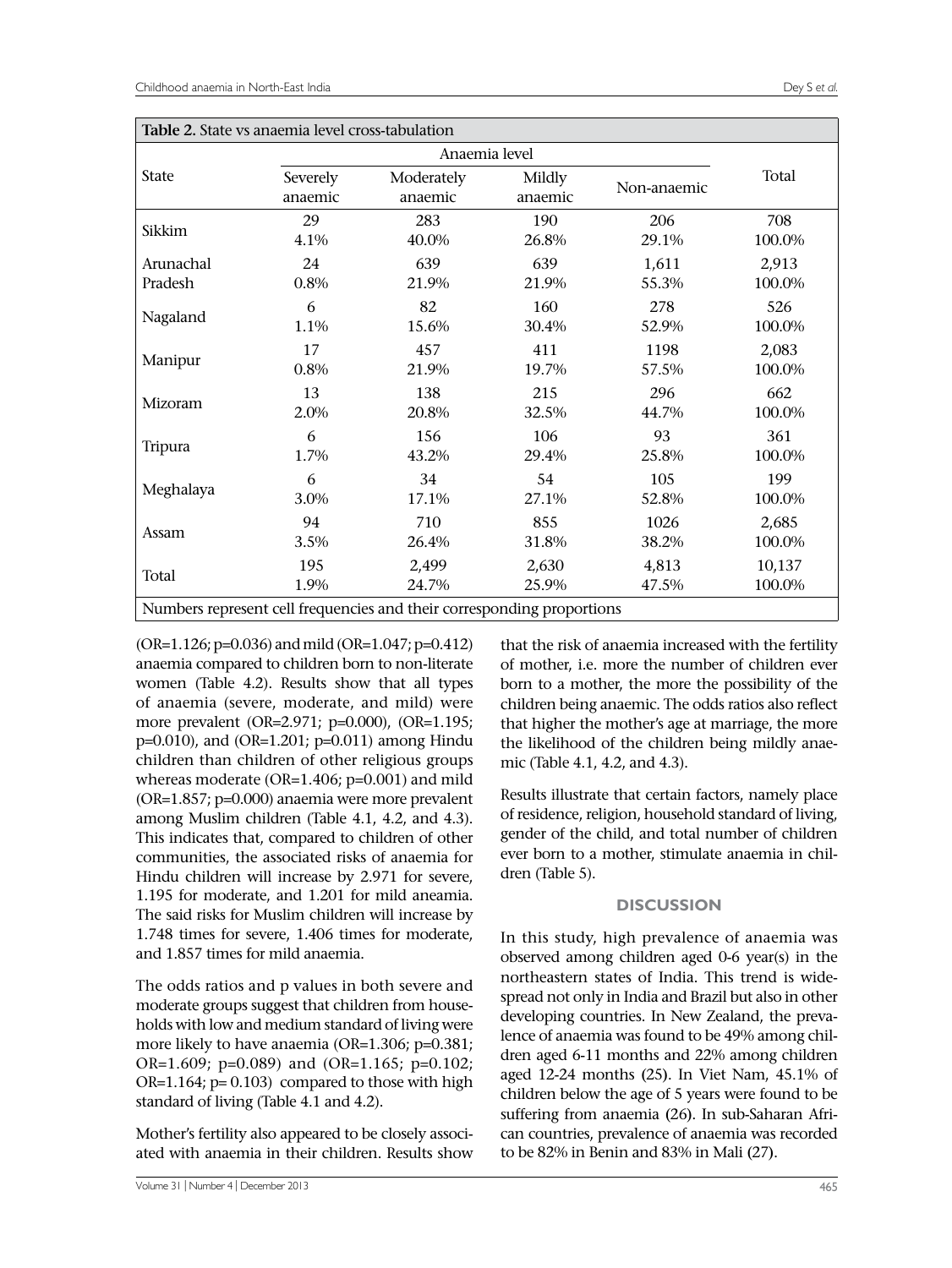| Severely<br>Moderately<br>Mildly<br>Variable<br>Total<br>Non-anaemic<br>anaemic<br>anaemic<br>anaemic<br>Place of residence<br>Urban<br>171 (2.1%)<br>2,052 (25.4%)<br>2,033(25.2%)<br>3,818 (47.3%)<br>8,074 (100%)<br>Rural<br>24 (1.2%)<br>447 (21.7%)<br>597 (28.9%)<br>995 (48.2%)<br>2,063 (100%)<br>Religion<br>Hindu<br>116 (3.1%)<br>1,024 (27.1%)<br>965 (25.6%)<br>1,667 (44.2%)<br>3,772 (100%)<br>Muslim<br>309 (33.5%)<br>350 (37.9%)<br>14 (1.5%)<br>250 (27.1%)<br>923 (100%)<br>Christian<br>$40(1.2\%)$<br>713 (20.5%)<br>894 (25.7%)<br>1,825 (52.6%)<br>3,472 (100%)<br>Others<br>512 (26.0%)<br>971 (49.3%)<br>1,970 (100%)<br>$25(1.3\%)$<br>462 (23.5%)<br>Household standard<br>of living<br>Low<br>116 (1.9%)<br>1,544 (25.1%)<br>1,535 (25.0%)<br>2,956 (48.1%)<br>6,151(100%)<br>Medium<br>64 (2.2%)<br>695 (24.4%)<br>775 (27.2%)<br>2,846 (100%)<br>1,312 (46.1%)<br>High<br>$15(1.3\%)$<br>260 (22.8%)<br>320 (28.1%)<br>545 (47.8%)<br>1,140 (100%)<br>Sex of the child<br>Male<br>117 (2.2%)<br>1,294 (24.7%)<br>1,365 (26.1%)<br>2,453 (46.9%)<br>5,229 (100%)<br>78 (1.6%)<br>1,205 (24.6%)<br>1,265 (25.8%)<br>2,360 (48.1%)<br>4,908 (100%)<br>Female<br>Literacy of mother<br>Can read and write<br>105 (1.8%)<br>1,464 (24.9%)<br>1,532 (26.1%)<br>2,772 (47.2%)<br>5,873 (100%)<br>Can't read and write<br>959 (24.6%)<br>993 (25.5%)<br>3,897 (100%)<br>78 (2.0%)<br>1,867 (47.9%)<br>Total no. of children<br>ever born to a mother<br>Up to two<br>91 (2.1%)<br>1,115 (26.0%)<br>2,015 (47.0%)<br>4,283 (100%)<br>1,062 (24.8%)<br>Three or four<br>59 (1.6%)<br>885 (23.8%)<br>964 (26.0%)<br>1,805 (48.6%)<br>3,713 (100%)<br>499 (28.1%)<br>819 (46.2%)<br>Five or above<br>33 (1.9%)<br>23 (23.8%)<br>1,774 (100%)<br>Age of mother at<br>marriage<br>Below 18 years<br>771 (24.6%)<br>758 (24.1%)<br>3,139 (100%)<br>54 (1.7%)<br>1,556 (49.6%)<br>18-26 years<br>121 (2.0%)<br>1,532 (25.0%)<br>1,630 (26.6%)<br>6,130 (100%)<br>2,847 (46.4%)<br>Above 26 years<br>501 (100%)<br>8 (1.6%)<br>120 (24.0%)<br>137 (27.3%)<br>236 (47.1%) | Table 3. Sociodemographic characteristics of the two groups (N=10,137) |  |  |  |
|-----------------------------------------------------------------------------------------------------------------------------------------------------------------------------------------------------------------------------------------------------------------------------------------------------------------------------------------------------------------------------------------------------------------------------------------------------------------------------------------------------------------------------------------------------------------------------------------------------------------------------------------------------------------------------------------------------------------------------------------------------------------------------------------------------------------------------------------------------------------------------------------------------------------------------------------------------------------------------------------------------------------------------------------------------------------------------------------------------------------------------------------------------------------------------------------------------------------------------------------------------------------------------------------------------------------------------------------------------------------------------------------------------------------------------------------------------------------------------------------------------------------------------------------------------------------------------------------------------------------------------------------------------------------------------------------------------------------------------------------------------------------------------------------------------------------------------------------------------------------------------------------------------------------------------------------------------------------------------------------------------------------------------------------------------------------------------------------|------------------------------------------------------------------------|--|--|--|
|                                                                                                                                                                                                                                                                                                                                                                                                                                                                                                                                                                                                                                                                                                                                                                                                                                                                                                                                                                                                                                                                                                                                                                                                                                                                                                                                                                                                                                                                                                                                                                                                                                                                                                                                                                                                                                                                                                                                                                                                                                                                                         |                                                                        |  |  |  |
|                                                                                                                                                                                                                                                                                                                                                                                                                                                                                                                                                                                                                                                                                                                                                                                                                                                                                                                                                                                                                                                                                                                                                                                                                                                                                                                                                                                                                                                                                                                                                                                                                                                                                                                                                                                                                                                                                                                                                                                                                                                                                         |                                                                        |  |  |  |
|                                                                                                                                                                                                                                                                                                                                                                                                                                                                                                                                                                                                                                                                                                                                                                                                                                                                                                                                                                                                                                                                                                                                                                                                                                                                                                                                                                                                                                                                                                                                                                                                                                                                                                                                                                                                                                                                                                                                                                                                                                                                                         |                                                                        |  |  |  |
|                                                                                                                                                                                                                                                                                                                                                                                                                                                                                                                                                                                                                                                                                                                                                                                                                                                                                                                                                                                                                                                                                                                                                                                                                                                                                                                                                                                                                                                                                                                                                                                                                                                                                                                                                                                                                                                                                                                                                                                                                                                                                         |                                                                        |  |  |  |
|                                                                                                                                                                                                                                                                                                                                                                                                                                                                                                                                                                                                                                                                                                                                                                                                                                                                                                                                                                                                                                                                                                                                                                                                                                                                                                                                                                                                                                                                                                                                                                                                                                                                                                                                                                                                                                                                                                                                                                                                                                                                                         |                                                                        |  |  |  |
|                                                                                                                                                                                                                                                                                                                                                                                                                                                                                                                                                                                                                                                                                                                                                                                                                                                                                                                                                                                                                                                                                                                                                                                                                                                                                                                                                                                                                                                                                                                                                                                                                                                                                                                                                                                                                                                                                                                                                                                                                                                                                         |                                                                        |  |  |  |
|                                                                                                                                                                                                                                                                                                                                                                                                                                                                                                                                                                                                                                                                                                                                                                                                                                                                                                                                                                                                                                                                                                                                                                                                                                                                                                                                                                                                                                                                                                                                                                                                                                                                                                                                                                                                                                                                                                                                                                                                                                                                                         |                                                                        |  |  |  |
|                                                                                                                                                                                                                                                                                                                                                                                                                                                                                                                                                                                                                                                                                                                                                                                                                                                                                                                                                                                                                                                                                                                                                                                                                                                                                                                                                                                                                                                                                                                                                                                                                                                                                                                                                                                                                                                                                                                                                                                                                                                                                         |                                                                        |  |  |  |
|                                                                                                                                                                                                                                                                                                                                                                                                                                                                                                                                                                                                                                                                                                                                                                                                                                                                                                                                                                                                                                                                                                                                                                                                                                                                                                                                                                                                                                                                                                                                                                                                                                                                                                                                                                                                                                                                                                                                                                                                                                                                                         |                                                                        |  |  |  |
|                                                                                                                                                                                                                                                                                                                                                                                                                                                                                                                                                                                                                                                                                                                                                                                                                                                                                                                                                                                                                                                                                                                                                                                                                                                                                                                                                                                                                                                                                                                                                                                                                                                                                                                                                                                                                                                                                                                                                                                                                                                                                         |                                                                        |  |  |  |
|                                                                                                                                                                                                                                                                                                                                                                                                                                                                                                                                                                                                                                                                                                                                                                                                                                                                                                                                                                                                                                                                                                                                                                                                                                                                                                                                                                                                                                                                                                                                                                                                                                                                                                                                                                                                                                                                                                                                                                                                                                                                                         |                                                                        |  |  |  |
|                                                                                                                                                                                                                                                                                                                                                                                                                                                                                                                                                                                                                                                                                                                                                                                                                                                                                                                                                                                                                                                                                                                                                                                                                                                                                                                                                                                                                                                                                                                                                                                                                                                                                                                                                                                                                                                                                                                                                                                                                                                                                         |                                                                        |  |  |  |
|                                                                                                                                                                                                                                                                                                                                                                                                                                                                                                                                                                                                                                                                                                                                                                                                                                                                                                                                                                                                                                                                                                                                                                                                                                                                                                                                                                                                                                                                                                                                                                                                                                                                                                                                                                                                                                                                                                                                                                                                                                                                                         |                                                                        |  |  |  |
|                                                                                                                                                                                                                                                                                                                                                                                                                                                                                                                                                                                                                                                                                                                                                                                                                                                                                                                                                                                                                                                                                                                                                                                                                                                                                                                                                                                                                                                                                                                                                                                                                                                                                                                                                                                                                                                                                                                                                                                                                                                                                         |                                                                        |  |  |  |
|                                                                                                                                                                                                                                                                                                                                                                                                                                                                                                                                                                                                                                                                                                                                                                                                                                                                                                                                                                                                                                                                                                                                                                                                                                                                                                                                                                                                                                                                                                                                                                                                                                                                                                                                                                                                                                                                                                                                                                                                                                                                                         |                                                                        |  |  |  |
|                                                                                                                                                                                                                                                                                                                                                                                                                                                                                                                                                                                                                                                                                                                                                                                                                                                                                                                                                                                                                                                                                                                                                                                                                                                                                                                                                                                                                                                                                                                                                                                                                                                                                                                                                                                                                                                                                                                                                                                                                                                                                         |                                                                        |  |  |  |
|                                                                                                                                                                                                                                                                                                                                                                                                                                                                                                                                                                                                                                                                                                                                                                                                                                                                                                                                                                                                                                                                                                                                                                                                                                                                                                                                                                                                                                                                                                                                                                                                                                                                                                                                                                                                                                                                                                                                                                                                                                                                                         |                                                                        |  |  |  |
|                                                                                                                                                                                                                                                                                                                                                                                                                                                                                                                                                                                                                                                                                                                                                                                                                                                                                                                                                                                                                                                                                                                                                                                                                                                                                                                                                                                                                                                                                                                                                                                                                                                                                                                                                                                                                                                                                                                                                                                                                                                                                         |                                                                        |  |  |  |
|                                                                                                                                                                                                                                                                                                                                                                                                                                                                                                                                                                                                                                                                                                                                                                                                                                                                                                                                                                                                                                                                                                                                                                                                                                                                                                                                                                                                                                                                                                                                                                                                                                                                                                                                                                                                                                                                                                                                                                                                                                                                                         |                                                                        |  |  |  |
|                                                                                                                                                                                                                                                                                                                                                                                                                                                                                                                                                                                                                                                                                                                                                                                                                                                                                                                                                                                                                                                                                                                                                                                                                                                                                                                                                                                                                                                                                                                                                                                                                                                                                                                                                                                                                                                                                                                                                                                                                                                                                         |                                                                        |  |  |  |
|                                                                                                                                                                                                                                                                                                                                                                                                                                                                                                                                                                                                                                                                                                                                                                                                                                                                                                                                                                                                                                                                                                                                                                                                                                                                                                                                                                                                                                                                                                                                                                                                                                                                                                                                                                                                                                                                                                                                                                                                                                                                                         |                                                                        |  |  |  |
|                                                                                                                                                                                                                                                                                                                                                                                                                                                                                                                                                                                                                                                                                                                                                                                                                                                                                                                                                                                                                                                                                                                                                                                                                                                                                                                                                                                                                                                                                                                                                                                                                                                                                                                                                                                                                                                                                                                                                                                                                                                                                         |                                                                        |  |  |  |
|                                                                                                                                                                                                                                                                                                                                                                                                                                                                                                                                                                                                                                                                                                                                                                                                                                                                                                                                                                                                                                                                                                                                                                                                                                                                                                                                                                                                                                                                                                                                                                                                                                                                                                                                                                                                                                                                                                                                                                                                                                                                                         |                                                                        |  |  |  |
|                                                                                                                                                                                                                                                                                                                                                                                                                                                                                                                                                                                                                                                                                                                                                                                                                                                                                                                                                                                                                                                                                                                                                                                                                                                                                                                                                                                                                                                                                                                                                                                                                                                                                                                                                                                                                                                                                                                                                                                                                                                                                         |                                                                        |  |  |  |
|                                                                                                                                                                                                                                                                                                                                                                                                                                                                                                                                                                                                                                                                                                                                                                                                                                                                                                                                                                                                                                                                                                                                                                                                                                                                                                                                                                                                                                                                                                                                                                                                                                                                                                                                                                                                                                                                                                                                                                                                                                                                                         |                                                                        |  |  |  |
|                                                                                                                                                                                                                                                                                                                                                                                                                                                                                                                                                                                                                                                                                                                                                                                                                                                                                                                                                                                                                                                                                                                                                                                                                                                                                                                                                                                                                                                                                                                                                                                                                                                                                                                                                                                                                                                                                                                                                                                                                                                                                         |                                                                        |  |  |  |
|                                                                                                                                                                                                                                                                                                                                                                                                                                                                                                                                                                                                                                                                                                                                                                                                                                                                                                                                                                                                                                                                                                                                                                                                                                                                                                                                                                                                                                                                                                                                                                                                                                                                                                                                                                                                                                                                                                                                                                                                                                                                                         |                                                                        |  |  |  |
|                                                                                                                                                                                                                                                                                                                                                                                                                                                                                                                                                                                                                                                                                                                                                                                                                                                                                                                                                                                                                                                                                                                                                                                                                                                                                                                                                                                                                                                                                                                                                                                                                                                                                                                                                                                                                                                                                                                                                                                                                                                                                         |                                                                        |  |  |  |
|                                                                                                                                                                                                                                                                                                                                                                                                                                                                                                                                                                                                                                                                                                                                                                                                                                                                                                                                                                                                                                                                                                                                                                                                                                                                                                                                                                                                                                                                                                                                                                                                                                                                                                                                                                                                                                                                                                                                                                                                                                                                                         |                                                                        |  |  |  |
|                                                                                                                                                                                                                                                                                                                                                                                                                                                                                                                                                                                                                                                                                                                                                                                                                                                                                                                                                                                                                                                                                                                                                                                                                                                                                                                                                                                                                                                                                                                                                                                                                                                                                                                                                                                                                                                                                                                                                                                                                                                                                         |                                                                        |  |  |  |

Numbers represent cell frequencies and their corresponding proportions

According to National Family Health Survey-3 (NFHS-3), 79% of children aged 6-59 months were anaemic, including 40% who were moderately anaemic and 3% who were severely anaemic. The only states where less than half of the children were anaemic are Goa (38%), Manipur (41%), Mizoram (44%), and Kerala (45%). In contrast to the findings of NFHS-3, our study reveals that, in Arunachal Pradesh (44.7%), Nagaland (47.1%), Manipur (42.5%), and Meghalaya (47.2%), less than half of the children were anaemic. In conformity to our finding, several other studies (28-31) carried out on childhood anaemia indicated that children living in rural areas were at greater risk of anaemia compared to their urban counterparts. While some

studies **(**28,32**)** reported that there was no association between gender and anaemia, others as well as our results showed that male children were at greater risk of anaemia than female children (29,33).

Children in households with low and medium standard of living index were more likely to have anaemia compared to their counterparts, which corroborates the findings of studies carried out in Brazil and other countries (34,35). The literacy factor shows that children of literate mothers were comparatively at lesser risk of severe anaemia than children of non-literate mothers but they too were at higher risk of moderate and mild anaemia. This confirms the findings of National Family Health Survey-3 (1), which revealed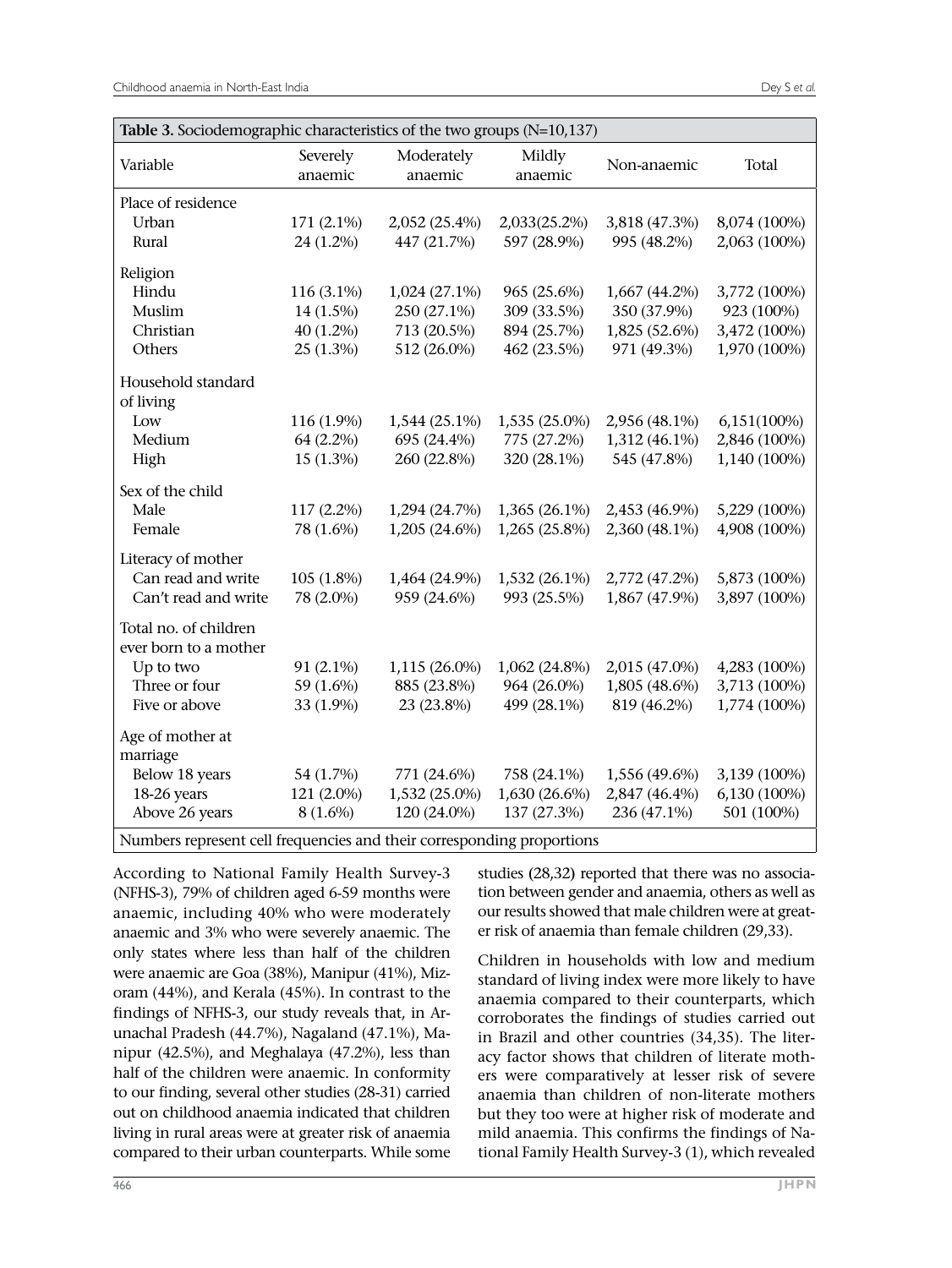| Table 4.1. Parameters of multiple logistic regression model (Group: Severe anaemia) |                  |                   |           |              |         |            |       |               |  |
|-------------------------------------------------------------------------------------|------------------|-------------------|-----------|--------------|---------|------------|-------|---------------|--|
|                                                                                     | $\hat{\beta}$    |                   |           |              |         |            |       | 95% CI for OR |  |
| Predictor                                                                           |                  | $SE(\hat{\beta})$ | Wald test | df           | p value | Odds ratio | Lower | Upper         |  |
| Intercept                                                                           | $-4.649$         | 556               | 69.927    | $\mathbf{1}$ | 0.000   |            |       |               |  |
| $[X1=1]$                                                                            | 0.710            | 0.239             | 8.860     | $\mathbf{1}$ | 0.003   | 2.035      | 0.275 | 3.248         |  |
| $[X1=2]$                                                                            | $\boldsymbol{0}$ |                   |           | $\mathbf{0}$ |         |            |       |               |  |
| $[X2=1]$                                                                            | 1.089            | 0.233             | 21.914    | $\mathbf{1}$ | 0.000   | 2.971      | 1.883 | 4.688         |  |
| $[X2=2]$                                                                            | 0.558            | 0.353             | 2.496     | $\mathbf{1}$ | 0.114   | 1.748      | 0.874 | 3.494         |  |
| $[X2=3]$                                                                            | $-9.417E-02$     | 0.270             | 0.122     | 1            | 0.727   | 0.910      | 0.537 | 1.544         |  |
| $[X2=4]$                                                                            | $\mathbf{0}$     |                   |           | $\Omega$     |         |            |       |               |  |
| $[X3=1]$                                                                            | 0.267            | 0.305             | 0.766     | $\mathbf{1}$ | 0.381   | 1.306      | 0.718 | 2.377         |  |
| $[X3=2]$                                                                            | 0.512            | 0.312             | 2.897     | $\mathbf{1}$ | 0.089   | 1.669      | 0.925 | 3.009         |  |
| $[X3=3]$                                                                            | $\overline{0}$   |                   |           | $\theta$     |         |            |       |               |  |
| $[X4=1]$                                                                            | 0.398            | 0.155             | 6.596     | 1            | 0.010   | 1.488      | 1.099 | 2.016         |  |
| $[X4=2]$                                                                            | $\boldsymbol{0}$ |                   |           | $\theta$     |         |            |       |               |  |
| $[X5=1]$                                                                            | $-6.661E-02$     | 0.169             | 0.154     | $\mathbf{1}$ | 0.694   | 0.936      | 0.671 | 1.304         |  |
| $[X5=2]$                                                                            | $\overline{0}$   |                   |           | $\theta$     |         |            |       |               |  |
| $[X6=1]$                                                                            | $-0.101$         | 0.222             | 0.209     | $\mathbf{1}$ | 0.648   | 0.904      | 0.585 | 1.396         |  |
| $[X6=2]$                                                                            | $-0.287$         | 0.226             | 1.612     | 1            | 0.204   | 0.751      | 0.482 | 1.169         |  |
| $[X6=3]$                                                                            | $\boldsymbol{0}$ |                   |           | $\Omega$     |         |            |       |               |  |
| $[X7=1]$                                                                            | $-0.251$         | 0.394             | 0.407     | $\mathbf{1}$ | 0.523   | 0.778      | 0.360 | 1.683         |  |
| $[X7=2]$                                                                            | 5.835E-02        | 0.375             | 0.024     | $\mathbf{1}$ | 0.876   | 1.060      | 0.509 | 2.209         |  |
| $[X7=3]$                                                                            | $\mathbf{0}$     |                   |           | $\Omega$     |         |            |       |               |  |

|           | Table 4.2. Parameters of multiple logistic regression model (Group: Moderate anaemia) |                    |                      |              |                           |               |       |       |
|-----------|---------------------------------------------------------------------------------------|--------------------|----------------------|--------------|---------------------------|---------------|-------|-------|
|           | df p value Odds ratio                                                                 |                    |                      |              |                           | 95% CI for OR |       |       |
| Predictor | $\hat{\beta}$                                                                         | SE $(\hat{\beta})$ | Wald test            |              |                           |               | Lower | Upper |
| Intercept | 0.908                                                                                 | 0.168              | 29.327               | $\mathbf{1}$ | 0.000                     |               |       |       |
| $[X1=1]$  | 0.207                                                                                 | 0.070              | 8.595                | $\mathbf{1}$ | 0.003                     | 1.230         | 1.071 | 1.412 |
| $[X1=2]$  | $\Omega$                                                                              |                    |                      | $\Omega$     | $\blacksquare$            |               |       |       |
| $[X2=1]$  | 0.178                                                                                 | 0.069              | 6.591                | $\mathbf{1}$ | 0.010                     | 1.195         | 1.043 | 1.369 |
| $[X2=2]$  | 0.341                                                                                 | 0.103              | 10.901               | $\mathbf{1}$ | 0.001                     | 1.406         | 1.148 | 1.721 |
| $[X2=3]$  | $-0.0339$                                                                             | 0.074              | 21.126               | $\mathbf{1}$ | 0.000                     | 0.713         | 0.617 | 0.824 |
| $[X2=4]$  | $\Omega$                                                                              |                    |                      | $\Omega$     |                           |               |       |       |
| $[X3=1]$  | 0.153                                                                                 | 0.094              | 2.675                | $\mathbf{1}$ | 0.102                     | 1.165         | 0.970 | 1.400 |
| $[X3=2]$  | 0.152                                                                                 | 0.093              | 2.661                | $\mathbf{1}$ | 0.103                     | 1.164         | 0.970 | 1.398 |
| $[X3=3]$  | $\overline{0}$                                                                        |                    |                      | $\Omega$     |                           |               |       |       |
| $[X4=1]$  | 2.952E-02                                                                             | 0.050              | 0.342                | $\mathbf{1}$ | 0.559                     | 1.030         | 0.933 | 1.137 |
| $[X4=2]$  | $\sim$ 0                                                                              |                    |                      | $\Omega$     |                           |               |       |       |
| $[X5=1]$  | 0.119                                                                                 | 0.057              | 4.383                | $\mathbf{1}$ | 0.036                     | 1.126         | 1.008 | 1.259 |
| $[X5=2]$  | $\overline{\phantom{0}}$                                                              |                    |                      | $\Omega$     |                           |               |       |       |
| $[X6=1]$  | $-1.058E-02$                                                                          | 0.075              | 0.020                | $\mathbf{1}$ | 0.888                     | 0.989         | 0.854 | 1.146 |
| $[X6=2]$  | $-6.968E-02$                                                                          | 0.074              | 0.883                | $\mathbf{1}$ | 0.347                     | 0.933         | 0.807 | 1.079 |
| $[X6=3]$  | $\overline{0}$                                                                        |                    | $\sim 100$ m $^{-1}$ | $\Omega$     | $\sim 10^{-10}$ m $^{-1}$ |               |       |       |
|           | $[X7=1]$ -0.189                                                                       | 0.124              | 2.339                | $\mathbf{1}$ | 0.126                     | 0.828         | 0.650 | 1.055 |
|           | $[X7=2]$ -3.293E-02                                                                   | 0.118              | 0.078                | $\mathbf{1}$ | 0.780                     | 0.968         | 0.768 | 1.219 |
| $[X7=3]$  | $\overline{0}$                                                                        |                    |                      | $\Omega$     |                           |               |       |       |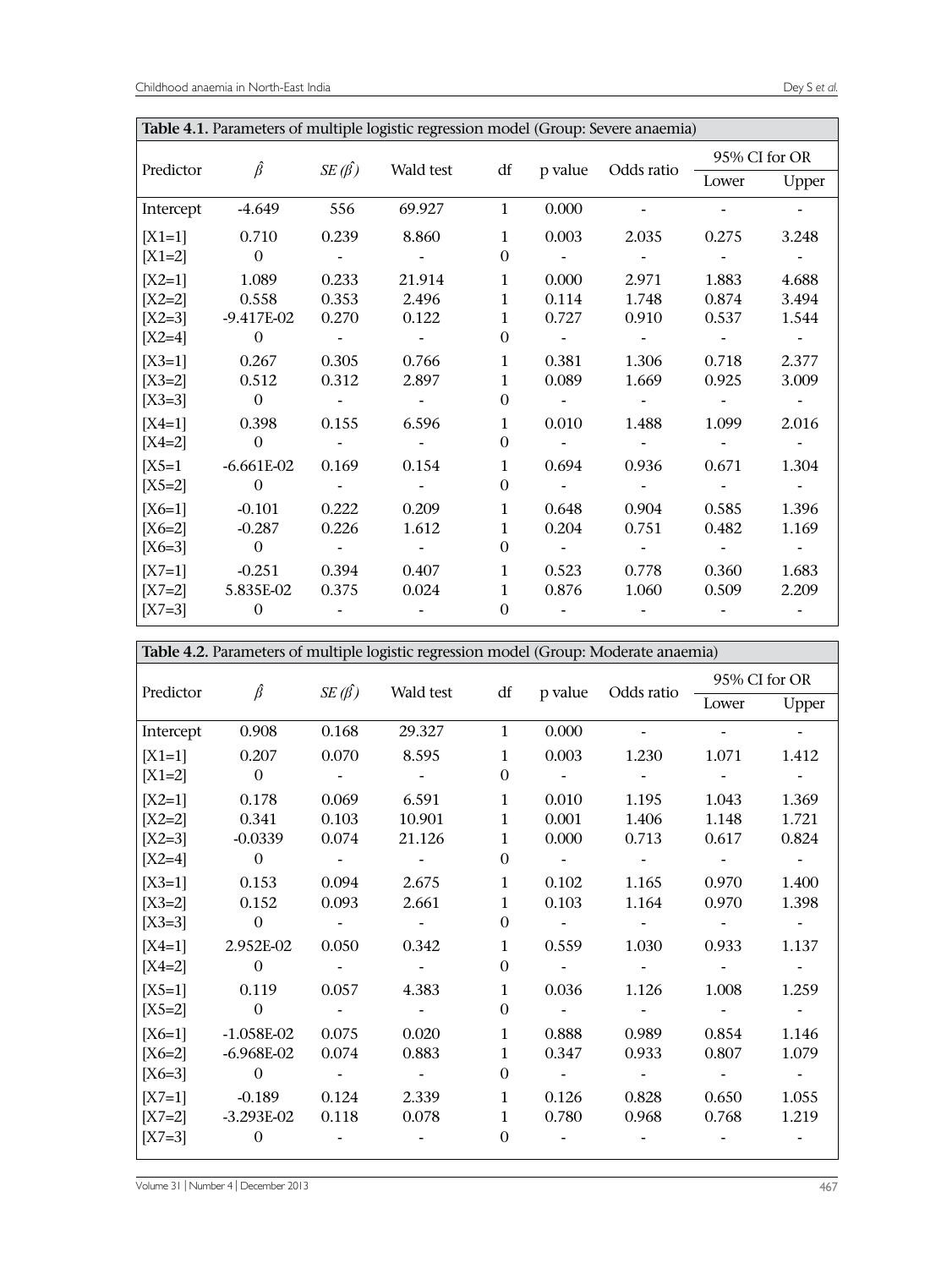| Table 4.3. Parameters of multiple logistic regression model (Group: Mild anaemia) |                |                   |           |              |         |            |       |               |
|-----------------------------------------------------------------------------------|----------------|-------------------|-----------|--------------|---------|------------|-------|---------------|
| Predictor                                                                         | $\hat{\beta}$  | $SE(\hat{\beta})$ | Wald test | df           | p value | Odds ratio |       | 95% CI for OR |
|                                                                                   |                |                   |           |              |         |            | Lower | Upper         |
| Intercept                                                                         | 0.386          | 0.161             | 5.774     | $\mathbf{1}$ | 0.016   |            |       |               |
| $[X1=1]$                                                                          | $-7.202E-02$   | 0.066             | 1.188     | $\mathbf{1}$ | 0.276   | 0.931      | 0.817 | 1.059         |
| $[X1=2]$                                                                          | $\mathbf{0}$   |                   |           | $\mathbf{0}$ |         |            |       |               |
| $[X2=1]$                                                                          | 0.183          | 0.072             | 6.529     | $\mathbf{1}$ | 0.011   | 1.201      | 1.043 | 1.381         |
| $[X2=2]$                                                                          | 0.619          | 0.101             | 37.709    | 1            | 0.000   | 1.857      | 1.524 | 2.262         |
| $[X2=3]$                                                                          | $-2.036E-02$   | 0.073             | 0.078     | $\mathbf{1}$ | 0.781   | 0.980      | 0.849 | 1.131         |
| $[X2=4]$                                                                          | $\theta$       |                   |           | $\Omega$     |         |            |       |               |
| $[X3=1]$                                                                          | $-5.994E-02$   | $-0.090$          | 0.448     | 1            | 0.503   | 0.942      | 0.790 | 1.122         |
| $[X3=2]$                                                                          | 7.208E-02      | 0.088             | 0.670     | $\mathbf{1}$ | 0.413   | 1.075      | 0.904 | 1.277         |
| $[X3=3]$                                                                          | $\Omega$       |                   |           | $\Omega$     |         |            |       |               |
| $[X4=1]$                                                                          | 3.380E-02      | 0.050             | 0.435     | $\mathbf{1}$ | 0.510   | 1.033      | 0.937 | 1.139         |
| $[X4=2]$                                                                          | $\mathbf{0}$   |                   |           |              |         |            |       |               |
| $[X5=1]$                                                                          | 4.623E-02      | 0.056             | 0.674     | $\mathbf{1}$ | 0.412   | 1.047      | 0.938 | 1.170         |
| $[X5=2]$                                                                          | $\overline{0}$ |                   |           | $\Omega$     |         |            |       |               |
| $[X6=1]$                                                                          | $-0.232$       | 0.073             | 10.154    | $\mathbf{1}$ | 0.001   | 0.793      | 0.688 | 0.915         |
| $[X6=2]$                                                                          | $-0.160$       | 0.071             | 5.095     | $\mathbf{1}$ | 0.024   | 0.852      | 0.741 | 0.979         |
| $[X6=3]$                                                                          | $\mathbf{0}$   |                   |           | $\Omega$     |         |            |       |               |
| $[X7=1]$                                                                          | $-0.306$       | 0.119             | 6.594     | 1            | 0.010   | 0.736      | 0.583 | 0.930         |
| $[X7=2]$                                                                          | $-7.728E-02$   | 0.113             | 0.470     | $\mathbf{1}$ | 0.493   | 0.926      | 0.742 | 1.154         |
| $[X7=3]$                                                                          | $\mathbf{0}$   |                   |           | $\theta$     |         |            |       |               |

| Table 5. Likelihood ratio test |                                       |            |          |              |  |  |  |  |
|--------------------------------|---------------------------------------|------------|----------|--------------|--|--|--|--|
| Effect                         | -2 Log likelihood<br>of reduced model | Chi-square | df       | Significance |  |  |  |  |
| Intercept                      | 4169.141                              | 0.000      | $\theta$ |              |  |  |  |  |
| X1                             | 4192.333                              | 23.192     | 3        | 0.000        |  |  |  |  |
| X2                             | 4322.554                              | 153.413    | 9        | 0.000        |  |  |  |  |
| X <sub>3</sub>                 | 4180.928                              | 11.787     | 6        | 0.067        |  |  |  |  |
| X4                             | 4176.027                              | 6.887      | 3        | 0.076        |  |  |  |  |
| X <sub>5</sub>                 | 4173.977                              | 4.836      | 3        | 0.184        |  |  |  |  |
| X6                             | 4183.501                              | 14.361     | 6        | 0.026        |  |  |  |  |
| X7                             | 4191.094                              | 21.953     | 6        | 0.001        |  |  |  |  |
| df=Degree of freedom           |                                       |            |          |              |  |  |  |  |

that more than half of the children were anaemic even when their mothers had 12 or more years of schooling or were in the highest wealth quintile. The fertility of mother was found to have significant effect on anaemia. Multiple children in the family increased the risk of anaemia enormously. Greater the number of children in the household, the greater the needs of the family in terms of domestic work, care of the children, and demand for food, which might possibly heighten the risk of anaemia (36,37)**.** Mother's age at marriage had a considerable effect on anaemia in

their children. Children of women who got married between 18 and 26 years were at greater risk of anaemia (33,38). The outcome of our study suggests that socioeconomic factors also influence childhood anaemia. In our study, we have used haemoglobin concentration as a proxy indicator of iron deficiency. Other indicators, such as serum ferritin (39), have not been delved into. Dietary intake, an important determinant of iron deficiency, together with worm infestations, malaria, and the role of infectious diseases, have also been excluded from the study.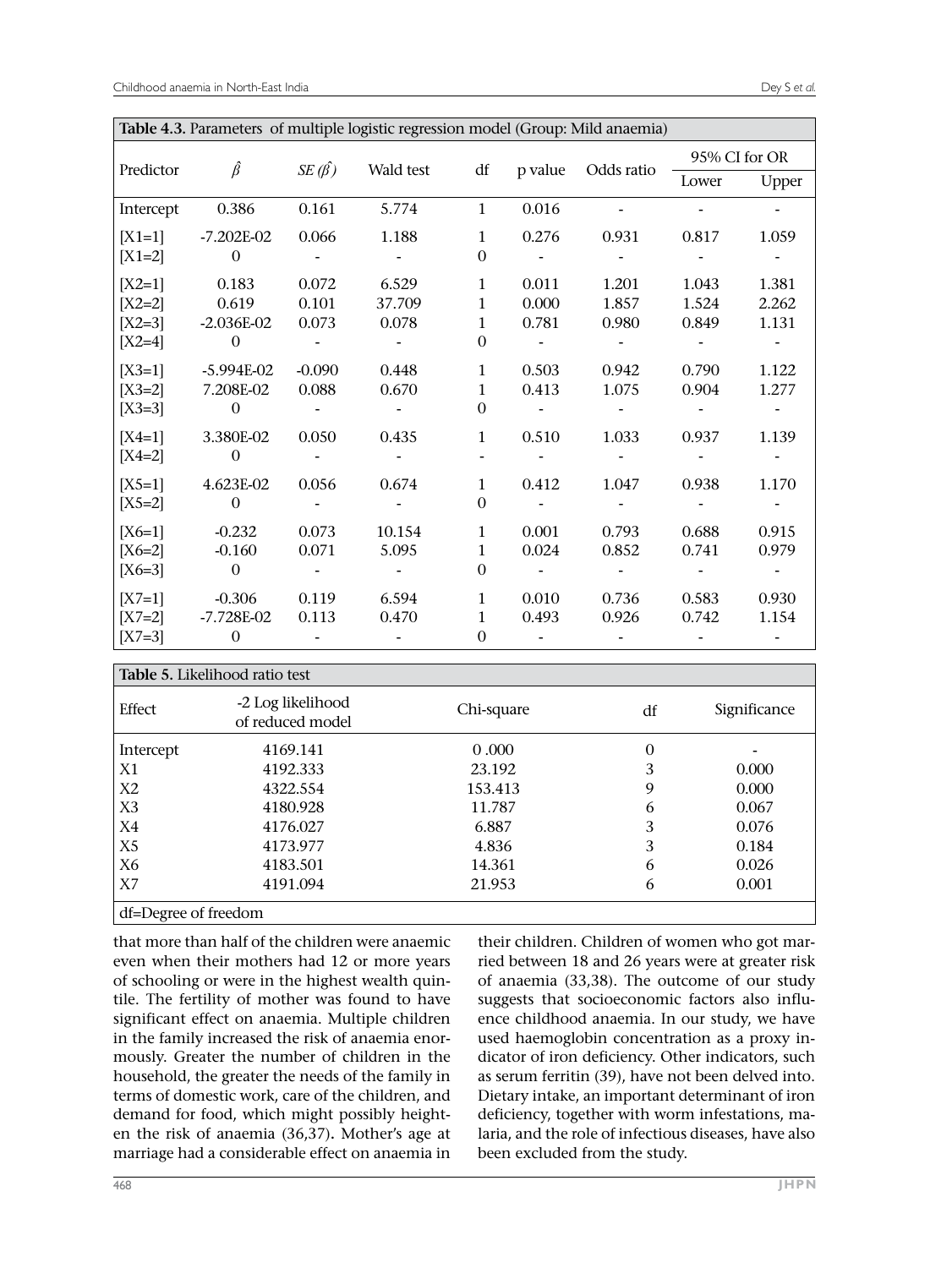## **Conclusions**

This paper evaluated the existing endemicity of childhood anaemia in northeastern states of India and summarized the available information to present the extent of occurrence of anaemia among children aged 0-6 year(s). The results suggest that the place of residence, religion, gender of the child, household standard of living, and total number of children ever born to a mother impacted the risk of anaemia in the target population. The available data on the prevalence of anaemia among children of diverse population groups clearly demonstrate that the extent of the problem is astronomical, and the success in combating childhood anaemia depends on comprehending its associated factors. As a result, the implication of the problem necessitates additional comprehensive strategy for sustainable long-term approaches, along with short-term measures for immediate prevention and control of anaemia.

Our study recommends that the high prevalence of mild and moderate anaemia demands due emphasis so as to tackle the overall prevalence of anaemia among children aged 0-6 year(s). Children should be periodically screened, and appropriate measures should be taken for detection and preclusion.

Active collaboration among the government, donor agencies, local academic institutions, nongovernmental organizations, and local communities is idyllic and urgently desired.

## **ACKNOWLEDGEMENTS**

The authors wish to thank the reviewers for their constructive suggestions which led to improvement in the presentation of the paper**.**

## **REFERENCES**

- 1. International Institute for Population Sciences. National Family Health Survey (NFHS-3) 2005-06: India. V. I. Mumbai: International Institute for Population Sciences, 2007. 540 p.
- 2. Djokic D, Drakulovic MB, Radojicic Z, Crncevic Radovic L, Rakic L, Kocic S *et al*. Risk factors associated with anaemia among Serbian school-age children 7- 14 years old: results of the first national health survey. *Hippokratia* 2010;14:252-60.
- 3. Hioui ME, Farsi M, Aboussaleh Y, Ahami AOT, Achicha A. Prevalence of malnutrition and anaemia among preschool children in Kenitra, Morocco. *Nutr Ther Metab* 2010;28:73-6.
- 4. Boccio JR, Iyengar V. Iron deficiency: causes, conse-

quences, and strategies to overcome this nutritional problem. *Biol Trace Elem Res* 2003;94:1-32.

- 5. Dubey AP. Iron deficiency anaemia: epidemiology, diagnosis and clinical profile. *In*: Sachdev HPS, Choudhury P, editors. Nutrition in children: developing country concerns. New Delhi: Cambridge Press, 1994:492-24.
- 6. Gillespie SR, editor. Malnutrition in South Asia: a regional profile. Kathmandu: United Nations Children's Fund, 1997. 189 p. (ROSA publication no. 5).
- 7. Lokeshwar MR, Manglani M, Rao S, Patel S, Kulkarni M. Iron deficiency—linical manifestation and management. *In*: Mehta MN, Kulkarni M, editors. Proceedings of national symposium cum work shop on child nutrition: the Indian scene. Bombay: Division of Gastroenterology and Nutrition, LTM Medical College and Hospital, 1990:269-75.
- 8. Indian Council of Medical Research. Studies on preschool children: report of the working party of the Indian Council of Medical Research. New Delhi: Indian Council of Medical Research, 1974. 58 p. (ICMR technical report series no. 26).
- 9. Centre for Operations Research and Training. National Family Health Survey, 1998-99 (NFHS-2): Maharashtra. Preliminary report. Vadodara: Centre for Operations Research and Training, 2000. 39 p.
- 10. Sheeshadri S. Prevalence and implication of nutritional anaemia in children. *In*: Mehta MN, Kulkarni M, editors. Proceedings of national symposium cum workshop on child nutrition: the Indian scene. Bombay: Division of Gastroenterology and Nutrition, LTM Medical College and Hospital, 1990:223- 68.
- 11. Lokeshwar MR, Mehta M, Mehta N, Shelke P, Babar N. Prevention of iron deficiency anaemia (IDA): how far have we reached? *Indian J Pediatr* 2011;78:593- 602.
- 12. Gupte S. Child psychiatry. *In*: Gupte S, editor. The text book of pediatrics. 9th ed. New Delhi: Jaypee Brothers Medical Publishers, 2004:402.
- 13. Currimbhor ZE. Survey of anaemia in children of Bombay. *J Child Health* 1963;469-72.
- 14. Seshadri S, Gopaldas T. Impact of iron supplementation on cognitive functions in preschool and schoolaged children: the Indian experience. *Am J Clin Nutr*  1989;50(Suppl 3):675-84.
- 15. Soemantri AG. Preliminary findings on iron supplementation and learning achievement of rural Indonesian children. *Am J Clin Nutr* 1989;50(Suppl 3):698- 701.
- 16. Pollitt E, Hathirat P, Kotchabhakdi NJ, Missell L, Valyasevi A. Iron deficiency and educational achievement in Thailand. *Am J Clin Nutr* 1989;50(Suppl 3):687-96.